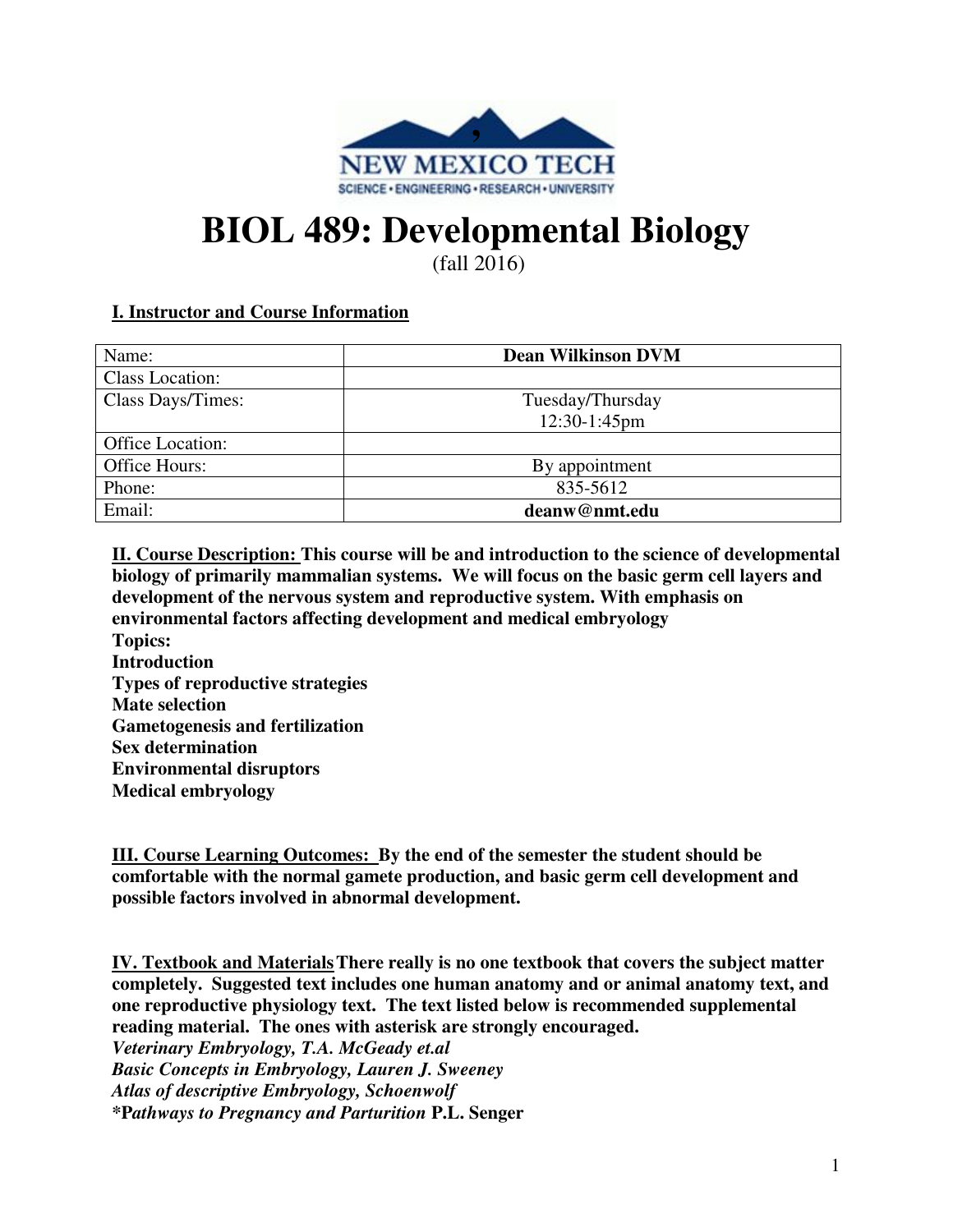*Male Female the Evolution of Human Sex Differences,* **David C, Geary** *Drive, Neurobiological and Molecular Mechanisms of Sexual Motivation***, Donald W. Pfaff**  *\*Endocrine disruptors in the environment* 

*Basic anatomy and physiology knowledge and text is highly recommended.*

Suggested Supplies: Pencils & Pens Paper Highlighter 3-ring binder Hole punch Brain (required)

## **V. Grading**

I'll be using the following grading scale: See point sheet

Course grades will be figured as follows: See points sheet

**Exams:** Exams may be composed of one or more of the following: multiple choice, true/false, matching, short essay and labeling questions.

**Homework, quizzes, etc.:** *Homework* is based on the readings in the textbook, lectures and handouts, and may be composed of one or more of the following: multiple choice, true/false, matching, short essay and labeling questions. *Quizzes* are based on lecture material. They will be given at the beginning of class so be on time because there will be no make-up quizzes allowed.

**Final Exam:** The Final Exam will be cumulative. The Final Exam may be composed of one or more of the following: multiple choice, true/false, matching, short essay and labeling questions. The Final Exam cannot be counted as a drop exam.

### **VI. Attendance**

### **What if I miss a class?**

Attendance is vital to passing this course! I understand, though, that life happens, and we sometimes have to miss class because of unforeseen circumstances. If you do miss class, you need to (1) contact me about missing class and (2) get as caught up as possible before returning to class. You cannot simply wait and come back to class asking "What did we do when I was absent?" **You are responsible for what you missed**, including assignments and any information, written or verbal, that I gave during class. Some things, like the case study or lab, cannot be made up due to the nature of the assignment. Quizzes cannot be made up.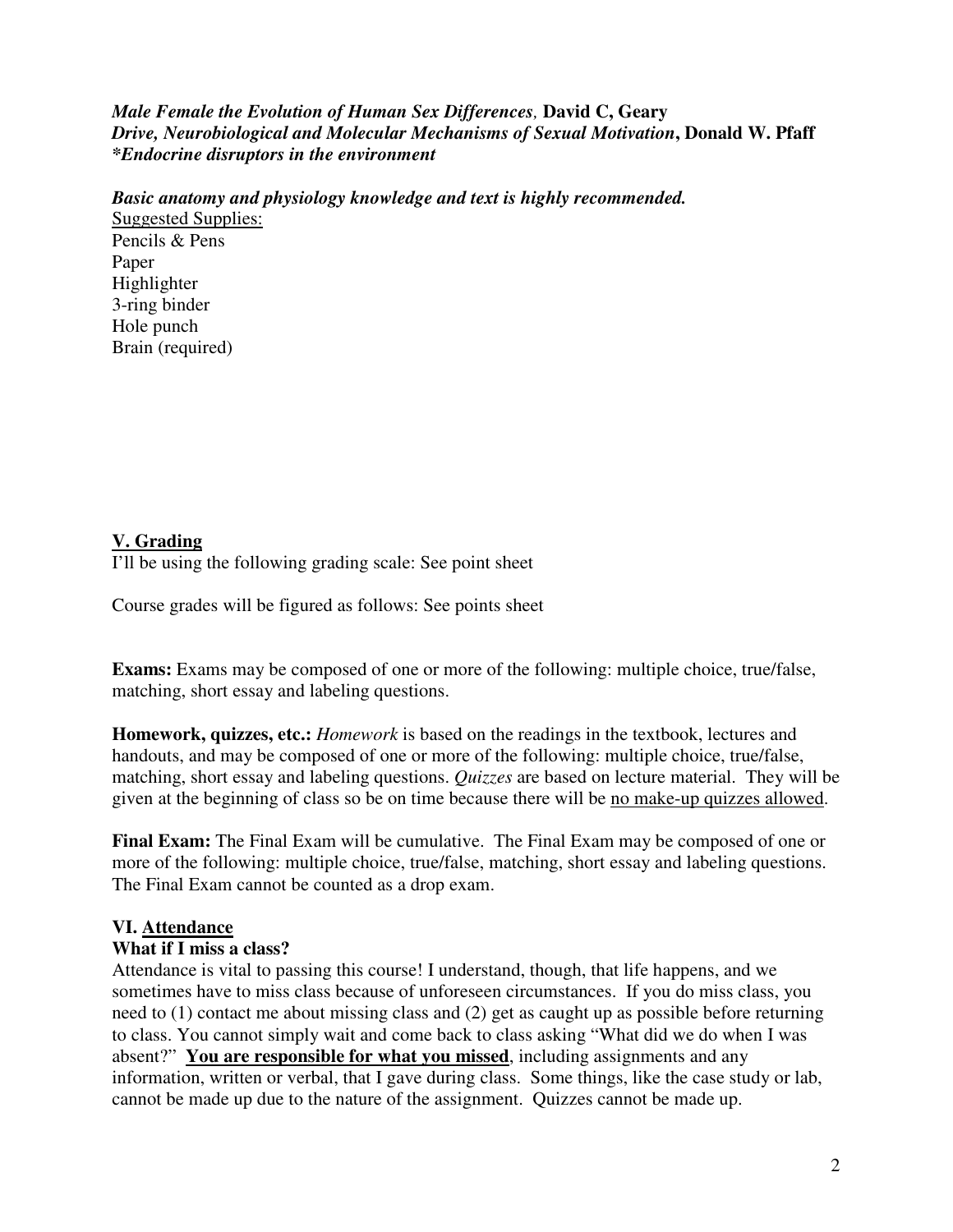### **What if I miss an exam?**

- 1. You notify me in person or email within 12 hours of the time of your absence.
- 2. You have an excuse/circumstances deemed reasonable by me and documentation is provided Within a reasonable amount of time (doctor's note, etc.) if warranted.
- 3. You make up the exam before the next class period.

#### **VII. Classroom Civility**

Students are expected to contribute to a classroom environment that is respectful and conducive to learning. Inappropriate behavior in the classroom may result in a request to leave class and possible referral to the Dean of Students.

The nature of this subject lends itself to some potential issues, as such I ask that everyone remember we are adults in a higher educational environment and here to learn and broaden our horizons with both respect of other students and instructors and other ideologies and philosophies.

Classroom discussion is encouraged and a strategic part of the learning process of the class. Some topics are by nature controversial and potentially 'sensitive" areas of discussion. The purpose is to present these topics not to present of view point or believe but to open up the thought process in order to enhance learning, increase understanding, and instill excitement and enthusiasm on the subject. Discussion will be limited to relevant material and must be nonoffensive in nature. This subject in particular still offers a lot of room for discovery and exploration with many widely held theories still unproven or under significant scrutiny. Many of the topics are presented as a means of encouraging thought and develop a new understanding of the material and topics presented.

#### **VIII. Electronic Devices in Classes and Labs**

**Cell phones must be turned OFF or put on SILENT (NOT VIBRATE) during class.** You may be allowed to keep it on vibrate during class if you are expecting an important phone call but you must notify me **before** class begins. Electronic entertainment devices are to be turned off and headphones/ear buds removed. **Do not text during class.** Abuse of this policy may lead to a request to leave class and/or disciplinary action. Use of electronic devices during exams will be considered possible methods of cheating so do not take out or use any kind of electronic device during exams.

### **IX.Honor Code**

**Those of you going to Vet School will operate under an honor code system most likely. Therefore I would like to introduce the principle here. Basically that means cheating in any form or fashion is not tolerated. It is up to you to be responsible and honest enough to assure that you and your fellow classmates are not cheating on any assignments or exams. Respect of fellow students, teachers, guests, time, materials, and personal items will be expected. You should all know right from wrong and be responsible enough to remain honest and courteous. If you are caught or questioned the appropriate administrative faculty members will be notified immediately.**